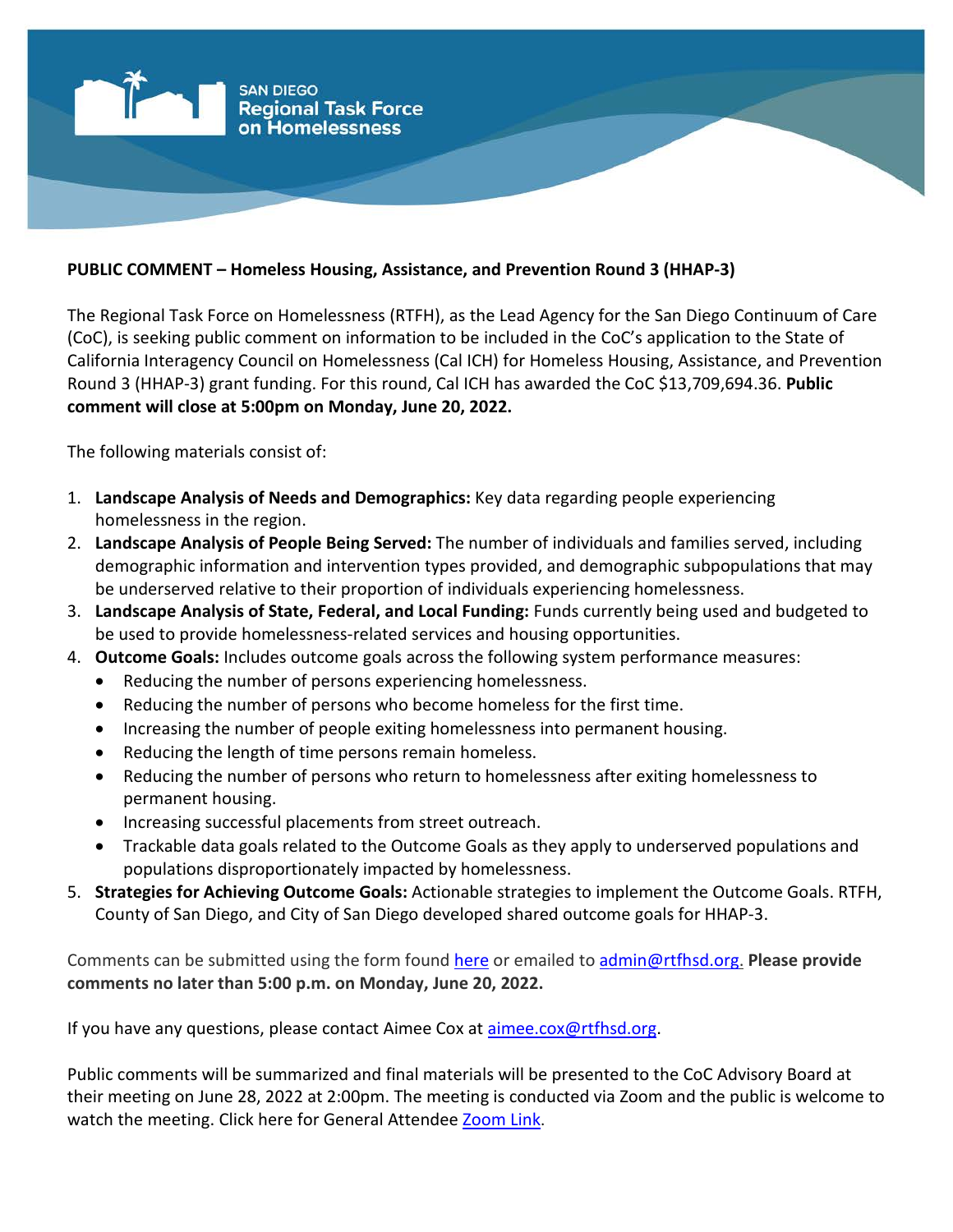| Table 1. Landscape Analysis of Needs and Demographics       |                                     |                                      |                                                 |  |  |  |
|-------------------------------------------------------------|-------------------------------------|--------------------------------------|-------------------------------------------------|--|--|--|
|                                                             | People Experiencing<br>Homelessness | Source and<br>Date Timeframe of Data | Note About the Data Source from CoC             |  |  |  |
| <b>Population and Living Situations</b>                     |                                     |                                      |                                                 |  |  |  |
| TOTAL # OF PEOPLE EXPERIENCING HOMELESSNESS                 | 7638                                | <b>PIT 2020</b>                      |                                                 |  |  |  |
| # of People Who are Sheltered (ES, TH, SH)                  | 3667                                | <b>PIT 2020</b>                      |                                                 |  |  |  |
| # of People Who are Unsheltered                             | 3971                                | <b>PIT 2020</b>                      |                                                 |  |  |  |
| <b>Household Composition</b>                                |                                     |                                      |                                                 |  |  |  |
| # of Households without Children                            | 29090                               | HMIS 07/01/2020 - 06/30/2021         |                                                 |  |  |  |
| # of Households with At Least 1 Adult & 1 Child             | 2811                                | HMIS 07/01/2020 - 06/30/2021         |                                                 |  |  |  |
| # of Households with Only Children                          | 518                                 | HMIS 07/01/2020 - 06/30/2021         |                                                 |  |  |  |
| Sub-Populations and Other Characteristics                   |                                     |                                      |                                                 |  |  |  |
| # of Adults Who are Experiencing Chronic Homelessness       | 9834                                | HDIS 07/01/2020 - 06/30/2021         | Adult and Head of Household Count               |  |  |  |
| # of Adults Who are Experiencing Significant Mental Illness | 11502                               | HDIS 07/01/2020 - 06/30/2021         | People count of Mental Health Condition not SMI |  |  |  |
| # of Adults Who are Experiencing Substance Abuse Disorders  | 1830                                | HDIS 07/01/2020 - 06/30/2021         | People count of Substance Abuse Problem         |  |  |  |
| # of Adults Who are Veterans                                | 4681                                | HDIS 07/01/2020 - 06/30/2021         |                                                 |  |  |  |
| # of Adults with HIV/AIDS                                   | 964                                 | HDIS 07/01/2020 - 06/30/2021         | People count                                    |  |  |  |
| # of Adults Who are Survivors of Domestic Violence          | 5748                                | HDIS 07/01/2020 - 06/30/2021         | People count                                    |  |  |  |
| # of Unaccompanied Youth (under 25)                         | 3065                                | HMIS 07/01/2020 - 06/30/2021         |                                                 |  |  |  |
| # of Parenting Youth (under 25)                             | 301                                 | HMIS 07/01/2020 - 06/30/2021         |                                                 |  |  |  |
| # of People Who are Children of Parenting Youth             | 508                                 | HMIS 07/01/2020 - 06/30/2021         |                                                 |  |  |  |
| <b>Gender Demographics</b>                                  |                                     |                                      |                                                 |  |  |  |
| # of Women/Girls                                            | 14880                               | HDIS 07/01/2020 - 06/30/2021         |                                                 |  |  |  |
| # of Men/Boys                                               | 22866                               | HDIS 07/01/2020 - 06/30/2021         |                                                 |  |  |  |
| # of People Who are Transgender                             | 169                                 | HDIS 07/01/2020 - 06/30/2021         |                                                 |  |  |  |
| # of People Who are Gender Non-Conforming                   | 78                                  | HDIS 07/01/2020 - 06/30/2021         |                                                 |  |  |  |
| <b>Ethnicity and Race Demographics</b>                      |                                     |                                      |                                                 |  |  |  |
| # of People Who are Hispanic/Latino                         | 11809                               | HDIS 07/01/2020 - 06/30/2021         |                                                 |  |  |  |
| # of People Who are Non-Hispanic/Non-Latino                 | 24451                               | HDIS 07/01/2020 - 06/30/2021         |                                                 |  |  |  |
| # of People Who are Black or African American               | 8993                                | HDIS 07/01/2020 - 06/30/2021         |                                                 |  |  |  |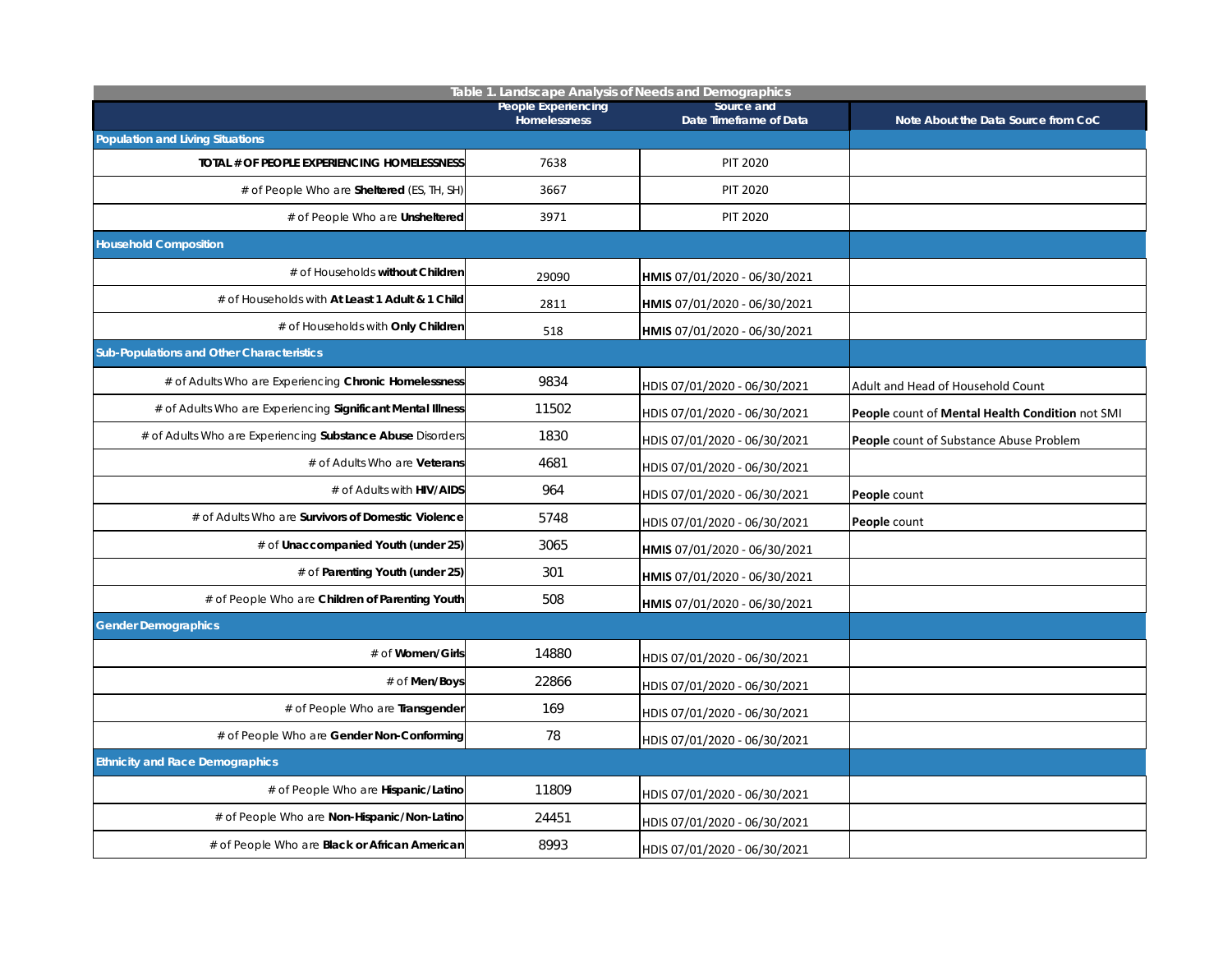|                                                               | Table 1. Landscape Analysis of Needs and Demographics |                                      |                                     |
|---------------------------------------------------------------|-------------------------------------------------------|--------------------------------------|-------------------------------------|
|                                                               | People Experiencing<br>Homelessness                   | Source and<br>Date Timeframe of Data | Note About the Data Source from CoC |
| # of People Who are Asian                                     | 810                                                   | HDIS 07/01/2020 - 06/30/2021         |                                     |
| # of People Who are American Indian or Alaska Native          | 712                                                   | HDIS 07/01/2020 - 06/30/2021         |                                     |
| # of People Who are Native Hawaiian or Other Pacific Islander | 468                                                   | HDIS 07/01/2020 - 06/30/2021         |                                     |
| # of People Who are <b>White</b>                              | 23454                                                 | HDIS 07/01/2020 - 06/30/2021         |                                     |
| # of People Who are <b>Multiple Races</b>                     | 1344                                                  | HDIS 07/01/2020 - 06/30/2021         |                                     |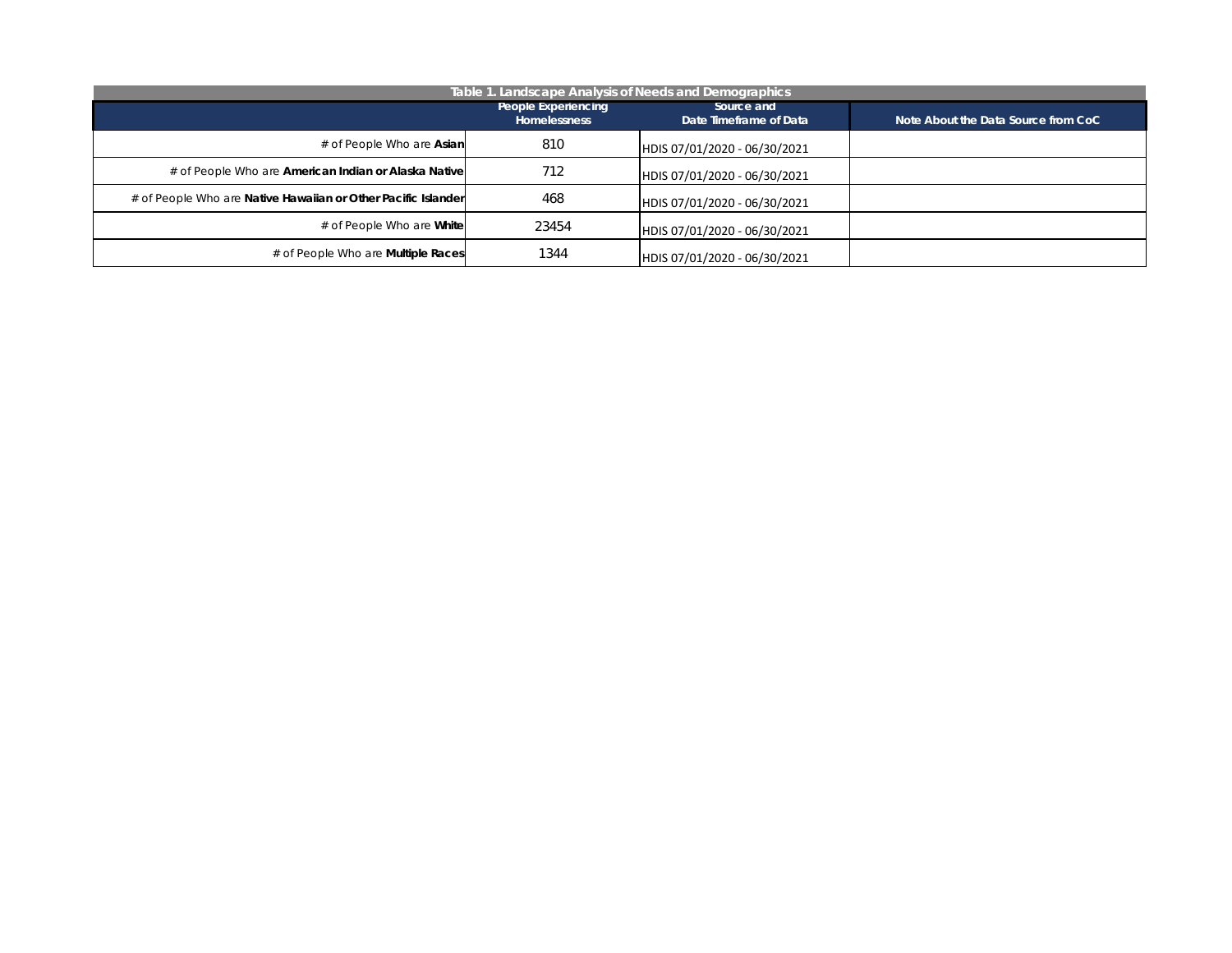|                                                                                   |                                             |                             |                                 |                                                             |                                                                       |                                                             | Table 2. Landscape Analysis of People Being Served        |                                                 |                |                       |                  |                                           |                      |       |                                                   |                                                                  |                                                             |
|-----------------------------------------------------------------------------------|---------------------------------------------|-----------------------------|---------------------------------|-------------------------------------------------------------|-----------------------------------------------------------------------|-------------------------------------------------------------|-----------------------------------------------------------|-------------------------------------------------|----------------|-----------------------|------------------|-------------------------------------------|----------------------|-------|---------------------------------------------------|------------------------------------------------------------------|-------------------------------------------------------------|
|                                                                                   | Permanent<br>Supportive<br>Housing<br>(PSH) | Rapid<br>Rehousing<br>(RRH) | Transitional<br>Housing<br>(TH) | Intermin<br>Housing or<br>Emergency<br>Shelter<br>(IH / ES) | <b>Diversion</b><br>Services<br>and<br><b>Assistance</b><br>$(DIV)^*$ | Homelessness<br>Prevention<br>Services &<br>Assistance (HP) | Outreach<br>and<br>Engagement<br><b>Services</b><br>(O/R) | Permanent<br>Housing<br>with<br><b>Services</b> | Day            | Safe<br>Shelter Haven | Services<br>Only | Permanent<br>Housing -<br>Housing<br>only | Coordinated<br>Entry | Other | Source(s) and<br><b>Timeframe of Data</b>         | <b>Diversion Services</b><br>and Assistance<br>(DIV) Data Source | <b>Note About the</b><br>Data Source<br>from CoC            |
| Household<br>Composition                                                          |                                             |                             |                                 |                                                             |                                                                       |                                                             |                                                           |                                                 |                |                       |                  |                                           |                      |       |                                                   |                                                                  |                                                             |
| # of Households<br>without Children                                               | 3318                                        | 2244                        | 1853                            | 9308                                                        | 932                                                                   | 1028                                                        | 10742                                                     | 948                                             | 6472           | 91                    | 9256             | 12                                        | 5693                 |       | HDIS 07/01/2020<br>67 06/30/2021                  | HMIS 07/01/2020<br>06/30/2021                                    |                                                             |
| # of Households<br>vith At Least 1 Adult<br>& 1 Child                             | 307                                         | 765                         | 195                             | 975                                                         | 111                                                                   | 393                                                         | 198                                                       | 20                                              |                | $\pmb{0}$             | 511              | 0                                         | 313                  |       | HDIS 07/01/2020<br>0 06/30/2021                   | HMIS 07/01/2020<br>06/30/2021                                    |                                                             |
| # of Households<br>with Only Children                                             |                                             | 18                          | 10                              | 141                                                         | 12                                                                    | 124                                                         | 213                                                       | $\mathbf{1}$                                    | 6              | $\Omega$              | 86               | $\Omega$                                  | 13                   |       | HDIS 07/01/2020<br>0 06/30/2021                   | HMIS 07/01/2020<br>06/30/2021                                    |                                                             |
| <b>Sub-Populations</b><br>and Other<br><b>Characteristics</b>                     |                                             |                             |                                 |                                                             |                                                                       |                                                             |                                                           |                                                 |                |                       |                  |                                           |                      |       |                                                   |                                                                  |                                                             |
| # of Adults Who are<br>Experiencing<br>Chronic<br>Homelessness                    | 1483                                        | 842                         | 413                             | 2893                                                        | 337                                                                   | 18                                                          | 3106                                                      | 385                                             | 1587           | 56                    | 2806             | 6                                         | 2087                 |       | HDIS 07/01/2020<br>18 06/30/2021                  | HMIS 07/01/2020<br>06/30/2021                                    | Adult and<br>Head of<br>Household<br>Count                  |
| # of Adults Who are<br>Experiencing<br><b>Significant Mental</b><br>Illness       | 1748                                        | 589                         | 881                             | 2667                                                        | 413                                                                   | 300                                                         | 3754                                                      | 472                                             | 550            | 79                    | 3960             |                                           | 2899                 |       | HDIS 07/01/2020<br>22 06/30/2021                  | HMIS 07/01/2020<br>06/30/2021                                    | People count<br>of Mental<br>Health<br>Condition not<br>SMI |
| # of Adults Who are<br>Experiencing<br><b>Substance Abuse</b><br><b>Disorders</b> | 159                                         | 59                          | 320                             | 482                                                         | 208                                                                   | 12                                                          | 606                                                       | 49                                              | 52             | 6                     | 374              | $\Omega$                                  | 354                  |       | HDIS 07/01/2020<br>5 06/30/2021                   | HMIS 07/01/2020<br>06/30/2021                                    | People count<br>of Substance<br>Abuse<br>Problem            |
| # of Adults Who are<br>Veterans                                                   | 1240                                        | 1309                        | 665                             | 860                                                         | 50                                                                    | 341                                                         | 691                                                       | 213                                             | 574            | 47                    | 1630             | $\overline{2}$                            | 654                  | -1    | HDIS 07/01/2020<br>06/30/2021                     | HMIS 07/01/2020<br>06/30/2021                                    |                                                             |
| # of Adults with<br><b>HIV/AIDS</b>                                               | 285                                         | 28                          | 162                             | 275                                                         | 27                                                                    | 20                                                          | 147                                                       | 20                                              | 18             | $\mathbf 0$           | 283              | $\mathbf{0}$                              | 124                  |       | HDIS 07/01/2020<br>2 06/30/2021                   | HMIS 07/01/2020<br>06/30/2021                                    | People count                                                |
| # of Adults Who are<br>Survivors of<br><b>Domestic Violence</b>                   | 609                                         | 602                         | 318                             | 1685                                                        | 175                                                                   | 216                                                         | 1367                                                      | 123                                             | 537            | 18                    | 1972             | $\overline{4}$                            | 1463                 |       | HDIS 07/01/2020<br>11 06/30/2021                  | HMIS 07/01/2020<br>06/30/2021                                    | People count                                                |
| $#$ of<br>Unaccompanied<br>Youth (under 25)                                       | 96                                          | 330                         | 354                             | 806                                                         | 281                                                                   | 262                                                         | 903                                                       | 80                                              | 510            | $\mathbf{1}$          | 1335             | $\mathbf 0$                               | 590                  |       | HMIS 07/01/2020 - HMIS 07/01/2020<br>3 06/30/2021 | 06/30/2021                                                       |                                                             |
| # of Parenting<br>Youth (under 25)                                                | 28                                          | 150                         | 39                              | 88                                                          | 14                                                                    | 23                                                          | 11                                                        | 10                                              | $\overline{2}$ | 0                     | 119              | $\mathbf 0$                               | 54                   |       | HMIS 07/01/2020 - HMIS 07/01/2020<br>0 06/30/2021 | 06/30/2021                                                       |                                                             |
| # of People Who<br>are Children of<br><b>Parenting Youth</b>                      | 45                                          | 190                         | 51                              | 114                                                         | 15                                                                    | 28                                                          | 9                                                         | 10                                              |                | 0                     | 144              | $\Omega$                                  | 57                   |       | 0 06/30/2021                                      | HMIS 07/01/2020 - HMIS 07/01/2020 -<br>06/30/2021                |                                                             |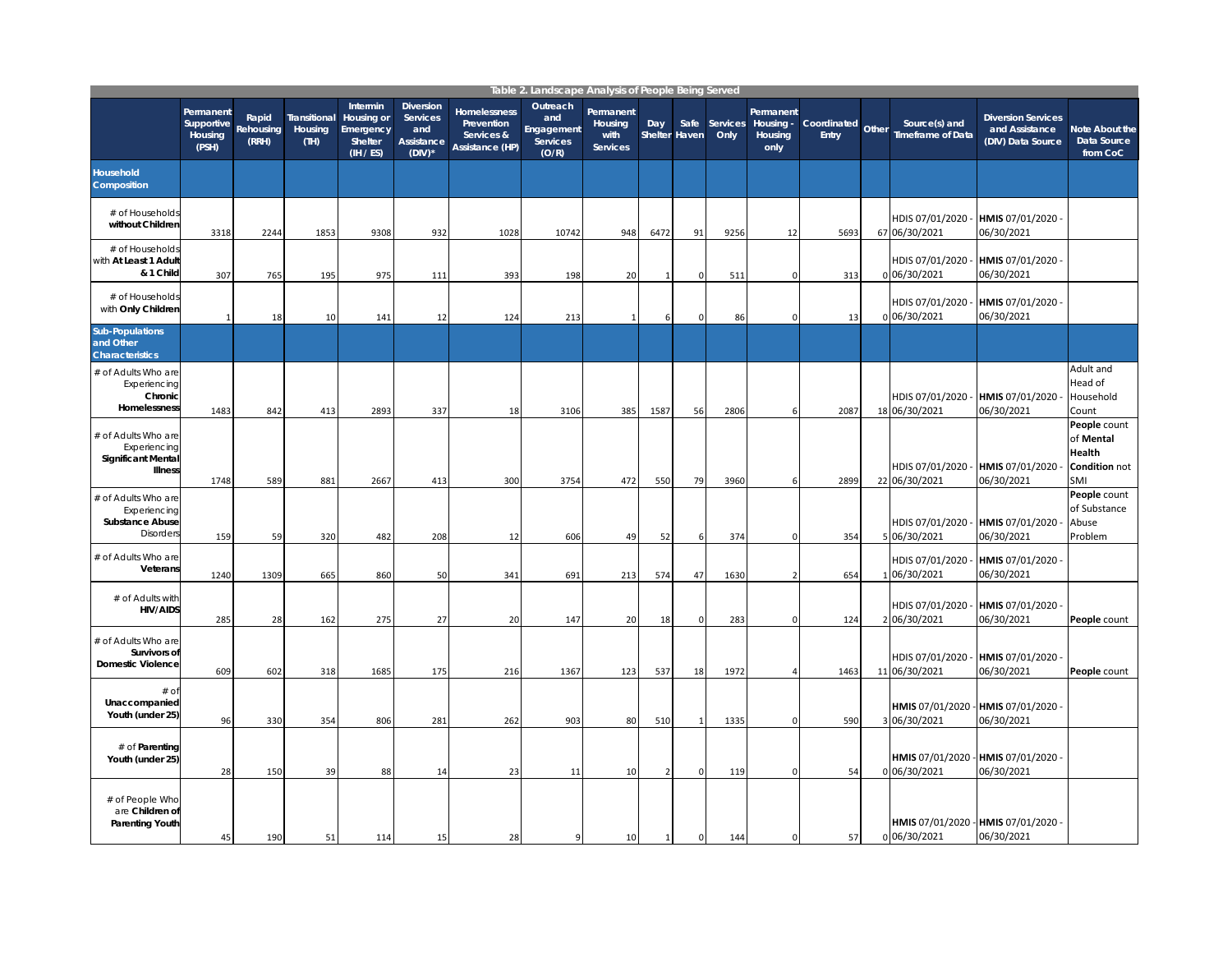|                                                                               |                                             |                             |                                 |                                                             |                                                                       |                                                                    | Table 2. Landscape Analysis of People Being Served |                                                 |                      |              |                  |                                           |                      |       |                                           |                                                                  |                                                  |
|-------------------------------------------------------------------------------|---------------------------------------------|-----------------------------|---------------------------------|-------------------------------------------------------------|-----------------------------------------------------------------------|--------------------------------------------------------------------|----------------------------------------------------|-------------------------------------------------|----------------------|--------------|------------------|-------------------------------------------|----------------------|-------|-------------------------------------------|------------------------------------------------------------------|--------------------------------------------------|
|                                                                               | Permanent<br>Supportive<br>Housing<br>(PSH) | Rapid<br>Rehousing<br>(RRH) | Transitional<br>Housing<br>(TH) | Intermin<br>Housing or<br>Emergency<br>Shelter<br>(IH / ES) | <b>Diversion</b><br><b>Services</b><br>and<br>Assistance<br>$(DIV)^*$ | <b>Homelessness</b><br>Prevention<br>Services &<br>Assistance (HP) | Outreach<br>and<br>Engagement<br>Services<br>(O/R) | Permanent<br>Housing<br>with<br><b>Services</b> | Day<br>Shelter Haven | Safe         | Services<br>Only | Permanent<br>Housing -<br>Housing<br>only | Coordinated<br>Entry | Other | Source(s) and<br><b>Timeframe of Data</b> | <b>Diversion Services</b><br>and Assistance<br>(DIV) Data Source | Note About the<br><b>Data Source</b><br>from CoC |
| <b>Gender</b><br><b>Demographics</b>                                          |                                             |                             |                                 |                                                             |                                                                       |                                                                    |                                                    |                                                 |                      |              |                  |                                           |                      |       |                                           |                                                                  |                                                  |
| # of Women/Girls                                                              | 1729                                        | 2127                        | 803                             | 4977                                                        | 467                                                                   | 1498                                                               | 3917                                               | 371                                             | 1999                 | 25           | 4360             | 12                                        | 2774                 |       | HDIS 07/01/2020<br>27 06/30/2021          | HMIS 07/01/2020 -<br>06/30/2021                                  |                                                  |
| # of Men/Boys                                                                 | 2737                                        | 2757                        | 1710                            | 7533                                                        | 566                                                                   | 1168                                                               | 7315                                               | 643                                             | 4435                 | 65           | 6617             | $\mathbf 0$                               | 3995                 |       | HDIS 07/01/2020<br>39 06/30/2021          | HMIS 07/01/2020<br>06/30/2021                                    |                                                  |
| # of People Who<br>are Transgender                                            | 28                                          | 21                          | 12                              | 41                                                          | 11                                                                    | 10                                                                 | 49                                                 | 6                                               | 28                   | $\mathbf 0$  | 69               | $\Omega$                                  | 36                   |       | HDIS 07/01/2020 -<br>0 06/30/2021         | HMIS 07/01/2020<br>06/30/2021                                    |                                                  |
| # of People Who<br>are Gender Non-<br>Conforming                              |                                             |                             |                                 | 33                                                          |                                                                       | 7                                                                  | 15                                                 | 2                                               | 10                   | $\mathbf{1}$ | 37               | $\Omega$                                  | 21                   |       | HDIS 07/01/2020 -<br>1 06/30/2021         | HMIS 07/01/2020<br>06/30/2021                                    |                                                  |
| <b>Ethnicity and Race</b><br><b>Demographics</b>                              |                                             |                             |                                 |                                                             |                                                                       |                                                                    |                                                    |                                                 |                      |              |                  |                                           |                      |       |                                           |                                                                  |                                                  |
| # of People Who<br>are Hispanic/Latino                                        | 1104                                        | 1584                        | 786                             | 4233                                                        | 301                                                                   | 1047                                                               | 2876                                               | 253                                             | 1813                 | 15           | 3298             |                                           | 2085                 |       | HDIS 07/01/2020<br>23 06/30/2021          | HMIS 07/01/2020<br>06/30/2021                                    |                                                  |
| # of People Who<br>are Non-<br>Hispanic/Non-<br>Latinc                        | 3379                                        | 3261                        | 1728                            | 7932                                                        | 719                                                                   | 1571                                                               | 7378                                               | 755                                             | 4607                 | 75           | 7567             | 8                                         | 4633                 |       | HDIS 07/01/2020<br>44 06/30/2021          | HMIS 07/01/2020<br>06/30/2021                                    |                                                  |
| # of People Who<br>are Black or African<br>American                           | 1273                                        | 1665                        | 637                             | 2785                                                        | 292                                                                   | 711                                                                | 2350                                               | 260                                             | 1743                 | 15           | 2907             | $\overline{2}$                            | 1672                 |       | HDIS 07/01/2020<br>15 06/30/2021          | HMIS 07/01/2020<br>06/30/2021                                    |                                                  |
| # of People Who<br>are Asian                                                  | 87                                          | 88                          | 45                              | 366                                                         | 19                                                                    | 62                                                                 | 172                                                | 20                                              | 119                  | $\mathbf{1}$ | 204              | $\Omega$                                  | 140                  |       | HDIS 07/01/2020 -<br>2 06/30/2021         | HMIS 07/01/2020<br>06/30/2021                                    |                                                  |
| # of People Who<br>are American<br>Indian or Alaska<br>Native                 | 77                                          | 83                          | 37                              | 263                                                         | 17                                                                    | 31                                                                 | 226                                                | 21                                              | 162                  | $\mathbf{1}$ | 217              | $\Omega$                                  | 148                  |       | HDIS 07/01/2020<br>2 06/30/2021           | HMIS 07/01/2020<br>06/30/2021                                    |                                                  |
| # of People Who<br>are Native<br><b>Hawaiian or Other</b><br>Pacific Islander | 66                                          | 53                          | 23                              | 179                                                         |                                                                       | 37                                                                 | 114                                                | 17                                              | 77                   | $\mathbf{1}$ | 133              | $\Omega$                                  | 89                   |       | HDIS 07/01/2020 -<br>0 06/30/2021         | HMIS 07/01/2020<br>06/30/2021                                    |                                                  |
| # of People Who<br>are White                                                  | 2762                                        | 2635                        | 1646                            | 7831                                                        | 626                                                                   | 1458                                                               | 7302                                               | 644                                             | 4067                 | 71           | 6721             | 10                                        | 4335                 |       | HDIS 07/01/2020 -<br>43 06/30/2021        | HMIS 07/01/2020 -<br>06/30/2021                                  |                                                  |
| # of People Who<br>are Multiple Races                                         | 206                                         | 246                         | 95                              | 371                                                         | 45                                                                    | 143                                                                | 327                                                | 41                                              | 240                  | $\mathbf{1}$ | 498              | $\mathbf 0$                               | 262                  |       | HDIS 07/01/2020<br>5 06/30/2021           | HMIS 07/01/2020 ·<br>06/30/2021                                  |                                                  |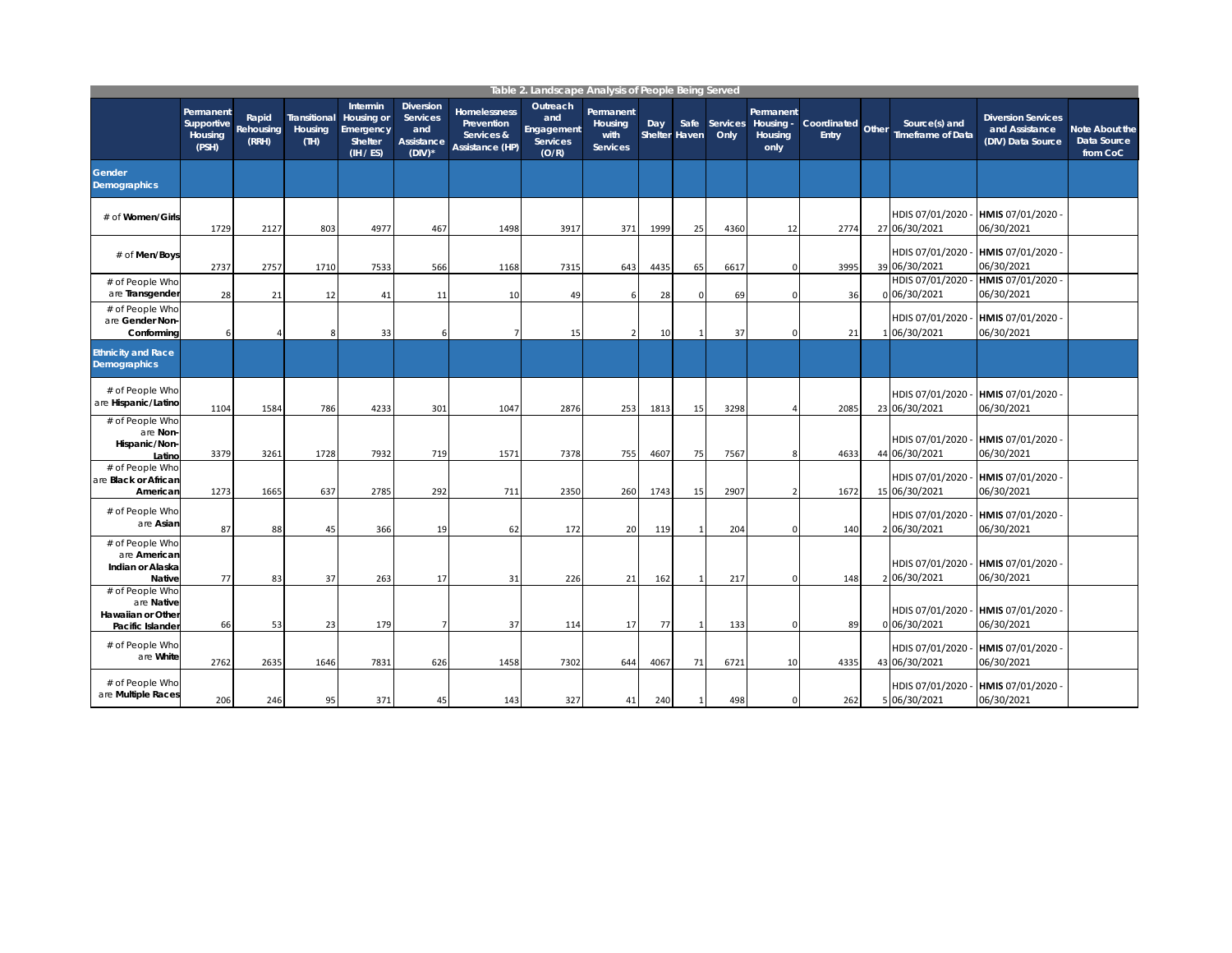|                                                                                       | Table 3. Landscape Analysis of State, Federal and Local Funding                                                                                                                   |                                                      |                               |                                                      |                                                                      |                                                                                                                                                                                                                   |                     |                                                |                                                  |                                                                         |                              |                                |
|---------------------------------------------------------------------------------------|-----------------------------------------------------------------------------------------------------------------------------------------------------------------------------------|------------------------------------------------------|-------------------------------|------------------------------------------------------|----------------------------------------------------------------------|-------------------------------------------------------------------------------------------------------------------------------------------------------------------------------------------------------------------|---------------------|------------------------------------------------|--------------------------------------------------|-------------------------------------------------------------------------|------------------------------|--------------------------------|
| <b>Funding Program</b><br>(choose from drop down options)                             | <b>Fiscal Year</b><br>(select all that apply)                                                                                                                                     | <b>Total Amount</b><br>Invested into<br>Homelessness | Interventions Funding Source* |                                                      | Intervention Types Supported with Funding<br>(select all that apply) | <b>Brief Description of Programming</b><br>and Services Provided                                                                                                                                                  |                     |                                                |                                                  | <b>Populations Served</b><br>(please "x" the appropriate population[s]) |                              |                                |
|                                                                                       | FY 2021-2022                                                                                                                                                                      |                                                      |                               | <b>Rental Assistance</b>                             | Diversion and Homelessness<br>Prevention                             | HUD CoC funds awarded to providers in                                                                                                                                                                             |                     |                                                | TARGETED POPULATIONS (please "x" all that apply) |                                                                         |                              |                                |
|                                                                                       | FY 2022-2023                                                                                                                                                                      |                                                      |                               | Permanent Supportive and<br>Service-Enriched Housing |                                                                      | the San Diego CoC for programs and<br>services that include permanent housing                                                                                                                                     |                     |                                                | People Exp Chronic<br><b>Homelessness</b>        | Veterans                                                                |                              | Parenting Youth                |
| Continuum of Care Program (CoC)<br>via HUD                                            |                                                                                                                                                                                   | \$58,065,623.00                                      | Federal Agency                | <b>Administrative Activities</b>                     |                                                                      | transitional housing (TH), joint TH-RRH,<br>supportive services, safe haven. HMIS.<br>administration and planning. Funds support X                                                                                |                     | ALL PEOPLE<br><b>EXPERIENCING</b>              | People Exp Severe<br><b>Mental Illness</b>       | People Exp HIV/ AIDS                                                    |                              | Children of Parenting<br>Youth |
|                                                                                       |                                                                                                                                                                                   |                                                      |                               | <b>Systems Support Activities</b>                    |                                                                      | TH leasing, PH rental assistance, case<br>management, housing navigation,<br>outreach, program administration and<br>operating costs. \$28,814,796 was awarded<br>for 21-22 and \$29.250.827 for 22-23.           | <b>HOMELESSNESS</b> | People Exp Substance<br><b>Abuse Disorders</b> | Unaccompanied Youth                              |                                                                         | Other (please enter<br>here' |                                |
|                                                                                       | FY 2021-2022                                                                                                                                                                      |                                                      |                               | Outreach and Engagement                              | <b>Administrative Activities</b>                                     | Funds used to establish a flexible<br>housing pool, provide landlord                                                                                                                                              |                     |                                                |                                                  | TARGETED POPULATIONS (please "x" all that apply)                        |                              |                                |
|                                                                                       | incentives, support rapid rehousing,<br>Diversion and Homelessness<br>Non-Congregate Shelter/<br>FY 2022-2023<br>expand street outreach, support<br>Interim Housing<br>Prevention |                                                      |                               |                                                      | People Exp Chronic<br>Homelessness                                   | Veterans                                                                                                                                                                                                          |                     | Parenting Youth                                |                                                  |                                                                         |                              |                                |
| Homeless Housing, Assistance and<br>Prevention Program (HHAP) - via Cal<br><b>ICH</b> |                                                                                                                                                                                   | \$15,896,216.0                                       | State Agency                  | Rental Assistance                                    |                                                                      | housing navigation and<br>comprehensive care                                                                                                                                                                      |                     | ALL PEOPLE<br><b>EXPERIENCING</b>              | People Exp Severe<br><b>Mental Illness</b>       | People Exp HIV/ AIDS                                                    |                              | Children of Parenting<br>Youth |
|                                                                                       |                                                                                                                                                                                   |                                                      |                               | <b>Systems Support Activities</b>                    |                                                                      | coordination, expand prevention &<br>diversion activities including conflict<br>resolution skill building and flexible<br>funds to creatovely address the<br>needs of people at imminent risk of<br>homelessness. |                     | <b>HOMELESSNESS</b>                            | People Exp Substance<br><b>Abuse Disorders</b>   | Unaccompanied Youth                                                     |                              | Other (please enter<br>here)   |

\* NOTE: Private funder(s) option here could include philanthropy, resources from managed care plans organizations, corporate funders, or other private sources of funding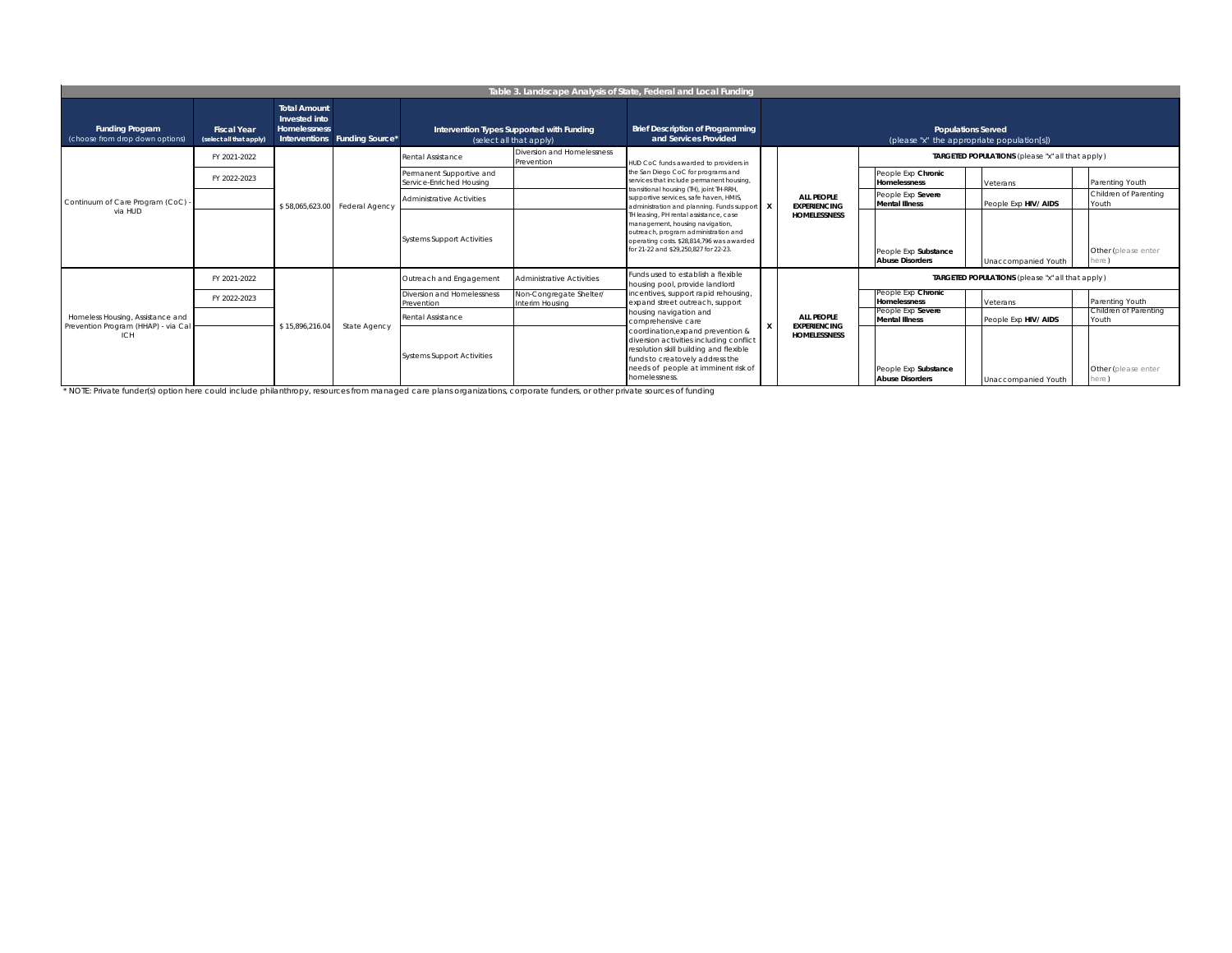|                                                                                                                                                                                                                                                                                                                                                                                                                                                                                                                                                                                                         | Table 4. Outcome Goals                              |                                                                                                                                                                                                                                                            |  |  |  |
|---------------------------------------------------------------------------------------------------------------------------------------------------------------------------------------------------------------------------------------------------------------------------------------------------------------------------------------------------------------------------------------------------------------------------------------------------------------------------------------------------------------------------------------------------------------------------------------------------------|-----------------------------------------------------|------------------------------------------------------------------------------------------------------------------------------------------------------------------------------------------------------------------------------------------------------------|--|--|--|
| Outcome Goal #1a: Reducing the number of persons experiencing homelessness.                                                                                                                                                                                                                                                                                                                                                                                                                                                                                                                             |                                                     |                                                                                                                                                                                                                                                            |  |  |  |
| <b>Baseline Data:</b>                                                                                                                                                                                                                                                                                                                                                                                                                                                                                                                                                                                   |                                                     | Outcome Goals July 1, 2021 - June 30, 2024                                                                                                                                                                                                                 |  |  |  |
| Annual estimate of number of people accessing services who are<br>experiencing homelessness                                                                                                                                                                                                                                                                                                                                                                                                                                                                                                             | Decrease/Increase in # of People                    | Decrease/Increase as % Change from<br><b>Baseline</b>                                                                                                                                                                                                      |  |  |  |
| 19.771                                                                                                                                                                                                                                                                                                                                                                                                                                                                                                                                                                                                  | 1,977 (increase)                                    | 10% (increase)                                                                                                                                                                                                                                             |  |  |  |
| Describe Your Related Goals for<br>Underserved Populations and Populations Disproportionately Impacted by Homelessness                                                                                                                                                                                                                                                                                                                                                                                                                                                                                  |                                                     |                                                                                                                                                                                                                                                            |  |  |  |
| Describe any underserved and/ or disproportionately impacted population(s) that your community will especially<br>focus on related to this Outcome Goal and how this focus has been informed by data in your landscape assessment:  Outcome Goal:                                                                                                                                                                                                                                                                                                                                                       | Describe the trackable data goal(s) related to this |                                                                                                                                                                                                                                                            |  |  |  |
| The San Diego region is committed to reducing homelessness among Black San Diegans. Black San Diegans experience<br>homelessness at a rate that is 6x higher than non-Black San Diegans. Black San Diegns make up about 5% of the population in San<br>Diego County, but make up 24% of people accessing services who are experiencing homelessness (per 2020 HDIS data). The San<br>Diego CoC established the Ad Hoc Committee on Addressing Homelessness Among Black San Diegans to make recommendaions<br>on reducing this disparity. Those recommendations are considered in the equity strategies. |                                                     | Decrease the percentage of Black San Diegans<br>experiencing homelessness from 24% to 20% by June 30,<br>2024.<br>Percentage will be determined using HDIS data for<br>Outcome 1a: Number of people who are Black<br>served/Total number of people served. |  |  |  |

| Outcome Goal #1b: Reducing the number of persons experiencing homelessness on a daily basis                                                                                                                                                                                                                                                                                                                                                                                                                                                                                                                                                                                                                                                                                      |                          |                                                                                                                                                                                                                        |  |  |  |
|----------------------------------------------------------------------------------------------------------------------------------------------------------------------------------------------------------------------------------------------------------------------------------------------------------------------------------------------------------------------------------------------------------------------------------------------------------------------------------------------------------------------------------------------------------------------------------------------------------------------------------------------------------------------------------------------------------------------------------------------------------------------------------|--------------------------|------------------------------------------------------------------------------------------------------------------------------------------------------------------------------------------------------------------------|--|--|--|
|                                                                                                                                                                                                                                                                                                                                                                                                                                                                                                                                                                                                                                                                                                                                                                                  |                          | Outcome Goals July 1, 2021 - June 30, 2024                                                                                                                                                                             |  |  |  |
| <b>Baseline Data:</b><br>Daily Estimate of # of people experiencing unsheltered homelessness                                                                                                                                                                                                                                                                                                                                                                                                                                                                                                                                                                                                                                                                                     | Reduction in # of People | Reduction as % Change from Baseline                                                                                                                                                                                    |  |  |  |
| 3,971                                                                                                                                                                                                                                                                                                                                                                                                                                                                                                                                                                                                                                                                                                                                                                            | 159                      | 4%                                                                                                                                                                                                                     |  |  |  |
| Describe Your Related Goals for<br>Underserved Populations and Populations Disproportionately Impacted by Homelessness                                                                                                                                                                                                                                                                                                                                                                                                                                                                                                                                                                                                                                                           |                          |                                                                                                                                                                                                                        |  |  |  |
| Describe any underserved and/ or disproportionately impacted population(s) that your community will especially<br>focus on related to this Outcome Goal and how this focus has been informed by data in your landscape assessment:  Outcome Goal:                                                                                                                                                                                                                                                                                                                                                                                                                                                                                                                                |                          | Describe the trackable data goal(s) related to this                                                                                                                                                                    |  |  |  |
| The San Diego region is committed to reducing the percentage of Black San Diegans experiencng unsheltered homelessness. Black<br>San Diegans make up about 5% of the population in San Diego County, but made up 22% of the people experiencing unsheltered<br>homelessness in the 2022 Point in TIme Count. This represents a decrease of only 1% from 2018 (23%) and a 1% increase over 2020<br>(21%), suggesting numbers could be trending upward again. People with lived experience who are Black who participated in<br>community engagement sessions with the Ad Hoc Committee on Addressing Homelessness Among Black San Diegans, voiced a<br>demand for permanent housing pathways and safe, suitable shelter to meet basic survival needs while they wait for housing. |                          | Reduce the percentage of Black San Diegans<br>experiencing unsheltered homelessness from 22% to 18%<br>by June 30, 2024.<br>Percentage will be determined using Point in Time Count<br>data collected in January 2024. |  |  |  |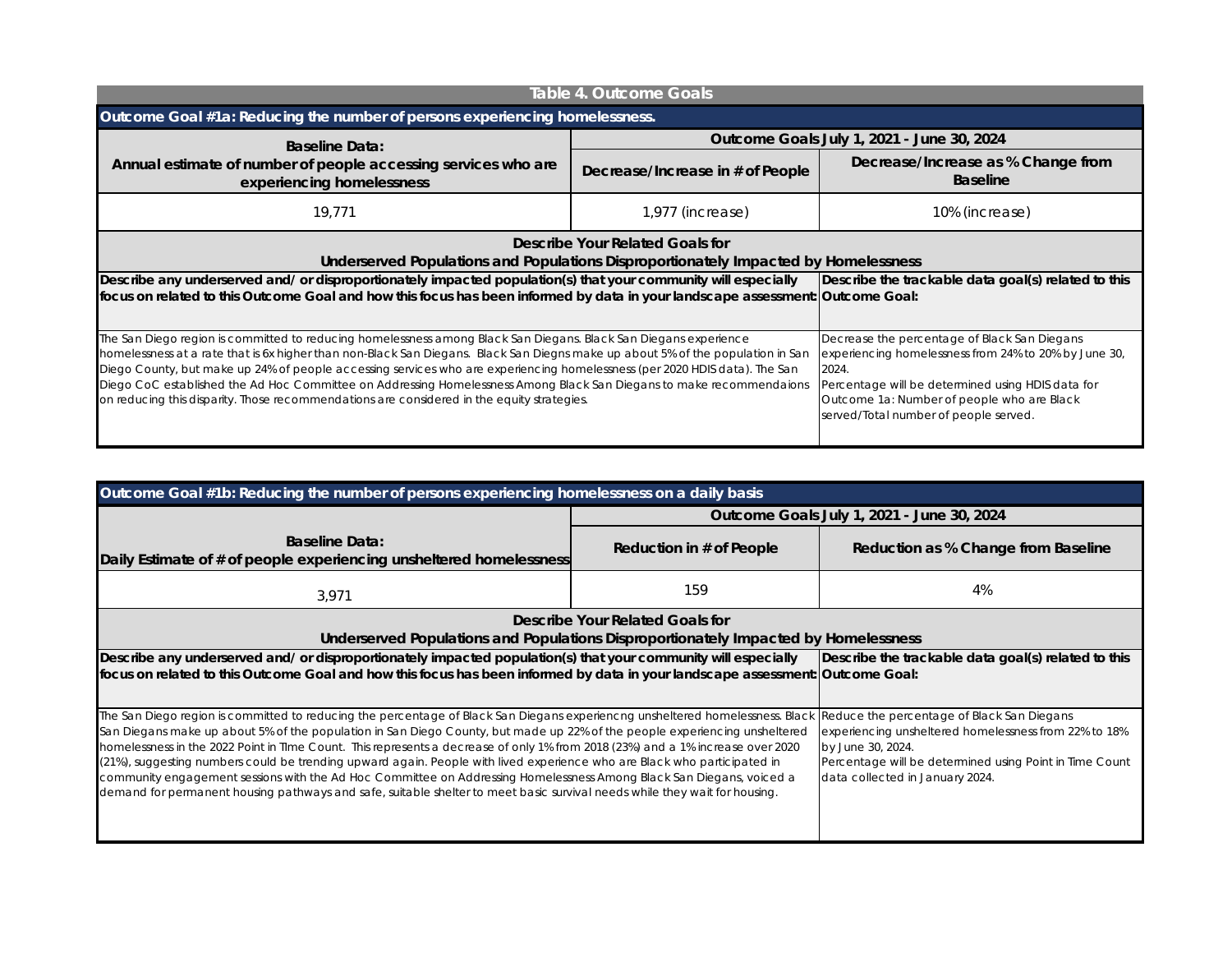| Outcome Goal #2: Reducing the number of persons who become homeless for the first time.                                                                                                                                                                                                                                                                                                                                                                                                                                                                                                                                                                                                                                                                                                                                                                                                                                                                                                                                                                                                                                                                                                                                                                                                                                                                                                                                                                                                                                                                                                                                                                                                                                                                                                                                                                                                             |                                 |                                                                                                                                                                                                                                                                        |
|-----------------------------------------------------------------------------------------------------------------------------------------------------------------------------------------------------------------------------------------------------------------------------------------------------------------------------------------------------------------------------------------------------------------------------------------------------------------------------------------------------------------------------------------------------------------------------------------------------------------------------------------------------------------------------------------------------------------------------------------------------------------------------------------------------------------------------------------------------------------------------------------------------------------------------------------------------------------------------------------------------------------------------------------------------------------------------------------------------------------------------------------------------------------------------------------------------------------------------------------------------------------------------------------------------------------------------------------------------------------------------------------------------------------------------------------------------------------------------------------------------------------------------------------------------------------------------------------------------------------------------------------------------------------------------------------------------------------------------------------------------------------------------------------------------------------------------------------------------------------------------------------------------|---------------------------------|------------------------------------------------------------------------------------------------------------------------------------------------------------------------------------------------------------------------------------------------------------------------|
| <b>Baseline Data:</b>                                                                                                                                                                                                                                                                                                                                                                                                                                                                                                                                                                                                                                                                                                                                                                                                                                                                                                                                                                                                                                                                                                                                                                                                                                                                                                                                                                                                                                                                                                                                                                                                                                                                                                                                                                                                                                                                               |                                 | Outcome Goals July 1, 2021 - June 30, 2024                                                                                                                                                                                                                             |
| Annual Estimate of # of people who become homeless for the first<br>time                                                                                                                                                                                                                                                                                                                                                                                                                                                                                                                                                                                                                                                                                                                                                                                                                                                                                                                                                                                                                                                                                                                                                                                                                                                                                                                                                                                                                                                                                                                                                                                                                                                                                                                                                                                                                            | Reduction in # of People        | Reduction as % Change from Baseline                                                                                                                                                                                                                                    |
| 9,612                                                                                                                                                                                                                                                                                                                                                                                                                                                                                                                                                                                                                                                                                                                                                                                                                                                                                                                                                                                                                                                                                                                                                                                                                                                                                                                                                                                                                                                                                                                                                                                                                                                                                                                                                                                                                                                                                               | 384                             | 4%                                                                                                                                                                                                                                                                     |
| Underserved Populations and Populations Disproportionately Impacted by Homelessness                                                                                                                                                                                                                                                                                                                                                                                                                                                                                                                                                                                                                                                                                                                                                                                                                                                                                                                                                                                                                                                                                                                                                                                                                                                                                                                                                                                                                                                                                                                                                                                                                                                                                                                                                                                                                 | Describe Your Related Goals for |                                                                                                                                                                                                                                                                        |
| Describe any underserved and/ or disproportionately impacted population(s) that your community will especially<br>focus on related to this Outcome Goal and how this focus has been informed by data in your landscape assessment: Outcome Goal:                                                                                                                                                                                                                                                                                                                                                                                                                                                                                                                                                                                                                                                                                                                                                                                                                                                                                                                                                                                                                                                                                                                                                                                                                                                                                                                                                                                                                                                                                                                                                                                                                                                    |                                 | Describe the trackable data goal(s) related to this                                                                                                                                                                                                                    |
| In 2021, Serving Seniors completed a comprehensive needs assessment with recommendations to combat homelessness among<br>older adults in San Diego, and the RTFH established an Ad Hoc Committee on Aging and Homelessness (chaired by the CEO of<br>Serving Seniors) to address the needs of older adults. Their recommendations were considered in framing goals and strategies for<br>this application.<br>The homeless population in the San Diego region is aging. Data pulled from the HMIS between October 1, 2020 and September 30,<br>2021 showed that 27% or just under 10,000 unique individuals who received services were 55 years of age or older, and older adults<br>made up about 41% of the chronically homeless population (3,000 adults). In 2020, one out of every four unsheltered San Diego<br>County residents was an adult age 55 and over and 50% also reported a chronic health condition. Many were homeless for the first<br>time. 2020 Point in Time Count data revealed that 43% of unsheltered seniors (55 years of age or older) were experiencing<br>homelessness for the first time, and 88% became homeless in San Diego.<br>HDIS data was not provided for the older adult subpopulation. Looking at system data generated from HMIS for the past three HUD<br>federal reporting years (October 1 to September 30) for first time homeless into shelters and permanent housing projects, the<br>percentage of older adults experiencing homelessness for the first time has been decreasing, and additional focus will help to<br>prevent future increases:<br>2020-2021: 1953 individuals (21% of all people experiencing homelessness for the first time)<br>2019-2020: 2,315 individuals (24% of all people experiencing homelessness for the first time)<br>2018-2019 1,859 individuals (26.7% of all people experiencing homelessness for the first time) |                                 | Reduce the number of adults 55 years of age or older who<br>become homeless for the first time from 21% to 18% by<br>June 30, 2024.<br>Performance will be measured using HMIS system data for<br>first time homeless into shelters and permanent housing<br>projects. |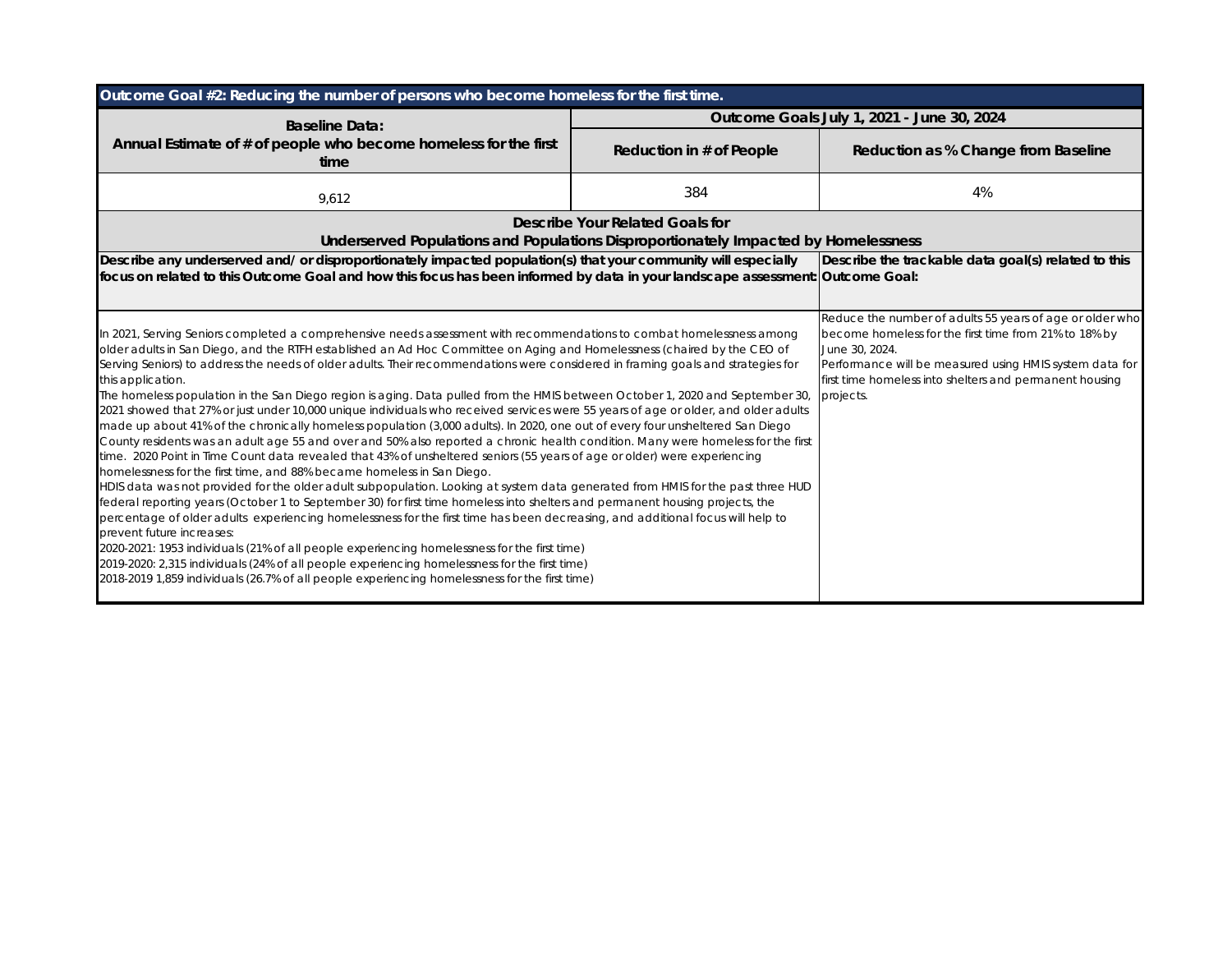| Outcome Goal #3: Increasing the number of people exiting homelessness into permanent housing.                                                                                                                                                                                                                                                                                                                                                                                                                                                                                                                                                                                                                                                                        |                                                                                                          |                                    |  |  |  |  |  |
|----------------------------------------------------------------------------------------------------------------------------------------------------------------------------------------------------------------------------------------------------------------------------------------------------------------------------------------------------------------------------------------------------------------------------------------------------------------------------------------------------------------------------------------------------------------------------------------------------------------------------------------------------------------------------------------------------------------------------------------------------------------------|----------------------------------------------------------------------------------------------------------|------------------------------------|--|--|--|--|--|
| <b>Baseline Data:</b>                                                                                                                                                                                                                                                                                                                                                                                                                                                                                                                                                                                                                                                                                                                                                | Outcome Goals July 1, 2021 - June 30, 2024                                                               |                                    |  |  |  |  |  |
| Annual Estimate of # of people exiting homelessness into permanent<br>housing                                                                                                                                                                                                                                                                                                                                                                                                                                                                                                                                                                                                                                                                                        | Increase in # of People                                                                                  | Increase as % Change from Baseline |  |  |  |  |  |
| 4,531                                                                                                                                                                                                                                                                                                                                                                                                                                                                                                                                                                                                                                                                                                                                                                | 390                                                                                                      | 9%                                 |  |  |  |  |  |
| Describe Your Related Goals for<br>Underserved Populations and Populations Disproportionately Impacted by Homelessness                                                                                                                                                                                                                                                                                                                                                                                                                                                                                                                                                                                                                                               |                                                                                                          |                                    |  |  |  |  |  |
| Describe any underserved and/ or disproportionately impacted population(s) that your community will especially<br>focus on related to this Outcome Goal and how this focus has been informed by data in your landscape assessment: [Outcome Goal:                                                                                                                                                                                                                                                                                                                                                                                                                                                                                                                    | Describe the trackable data goal(s) related to this                                                      |                                    |  |  |  |  |  |
| The San Diego region is committed to increasing the percentage of Black San Diegans exiting homelessness to permanent housing.<br>Black San Diegans experience homelessness at a rate that is disproportionately higher (6x higher) than non-Black San Diegans and<br>Black San Diegans remain homeless longer. Per HDIS data, the percentage of Black San Diegans exiting to permanent housing was June 30, 2024.<br>higher than the average for all San Diegans from 2018-2020, however, the percentage exiting to permanent housing declined 4%<br>from 2018 to 2020 (from 30% to 26%). The San Diego region aims to increase outflow from homelessness for Black San Diegans to<br>reduce the overall percentage of Black San Diegans experiencing homelessness. | Increase percentage of Black San Diegans exiting<br>homelessness to permanent housing from 26% to 30% by |                                    |  |  |  |  |  |

| Outcome Goal #4: Reducing the length of time persons remain homeless.                                                                                                                                                                                                                                                                                                                                                                                                                                                                                                                                                                       |                                                     |                                                                                                              |  |  |  |  |
|---------------------------------------------------------------------------------------------------------------------------------------------------------------------------------------------------------------------------------------------------------------------------------------------------------------------------------------------------------------------------------------------------------------------------------------------------------------------------------------------------------------------------------------------------------------------------------------------------------------------------------------------|-----------------------------------------------------|--------------------------------------------------------------------------------------------------------------|--|--|--|--|
| <b>Baseline Data:</b><br>Average length of time (in # of days) persons enrolled in street                                                                                                                                                                                                                                                                                                                                                                                                                                                                                                                                                   | Outcome Goals July 1, 2021 - June 30, 2024          |                                                                                                              |  |  |  |  |
| outreach, emergency shelter, transitional housing, safehaven<br>projects and time prior to move-in for persons enrolled in rapid<br>rehousing and permanent housing programs                                                                                                                                                                                                                                                                                                                                                                                                                                                                | Decrease in Average # of Days                       | Decrease as % Change from Baseline                                                                           |  |  |  |  |
| 118                                                                                                                                                                                                                                                                                                                                                                                                                                                                                                                                                                                                                                         |                                                     | 2.5%                                                                                                         |  |  |  |  |
| Describe Your Related Goals for<br>Underserved Populations and Populations Disproportionately Impacted by Homelessness                                                                                                                                                                                                                                                                                                                                                                                                                                                                                                                      |                                                     |                                                                                                              |  |  |  |  |
| Describe any underserved and/ or disproportionately impacted population(s) that your community will especially<br>focus on related to this Outcome Goal and how this focus has been informed by data in your landscape assessment: [Outcome Goal:                                                                                                                                                                                                                                                                                                                                                                                           | Describe the trackable data goal(s) related to this |                                                                                                              |  |  |  |  |
| The San Diego region is committed to decreasing the average length of time Black San Diegans remain homeless. Per HDIS data,<br>the average number of days a person experienced homelessness in San Diego decreased year over year from 126 days in 2018 to<br>118 days in 2020. During the same period, the average number of days Black San Diegans experienced homelessness increased<br>from 135 days in 2018 to 143 days in 2020 - 25 days longer than the average number of days for all persons served. The San Diego<br>region aims to reduce the number of days Black San Diegans experience homelessness by 10% by June 30, 2024. |                                                     | Decrease the length of time Black San Diegans remain<br>homeless from 143 days to 129 days by June 30, 2024. |  |  |  |  |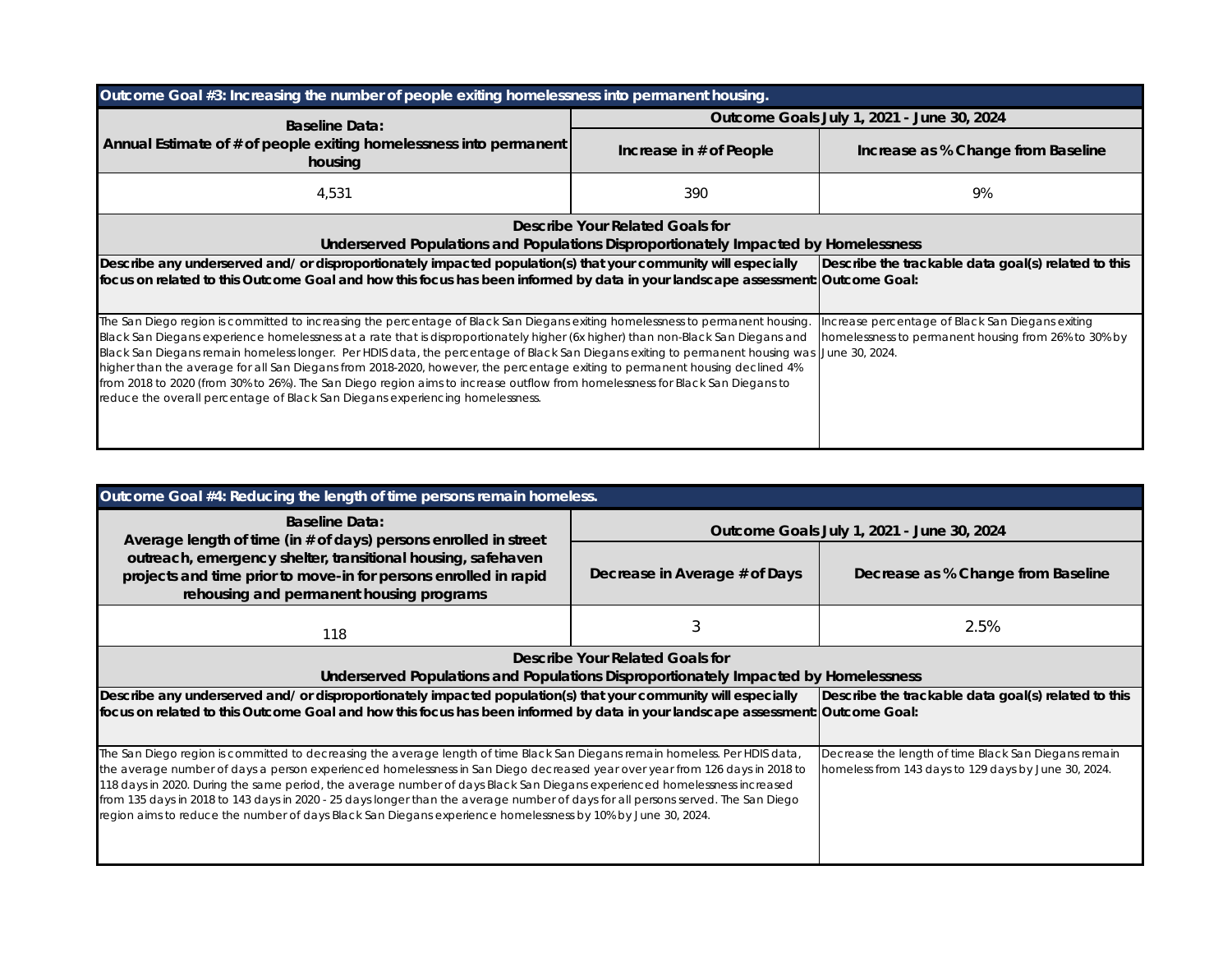| Outcome Goal #5: Reducing the number of persons who return to homelessness after exiting homelessness to permanent housing.                                                                                                                                                                                                                                                                                                                                                                                                                                                                                                                                                                                                                                                                                                                                                                                                                                                                                                                                                                                                                       |                                                       |                                                                                                                                                                            |  |  |  |
|---------------------------------------------------------------------------------------------------------------------------------------------------------------------------------------------------------------------------------------------------------------------------------------------------------------------------------------------------------------------------------------------------------------------------------------------------------------------------------------------------------------------------------------------------------------------------------------------------------------------------------------------------------------------------------------------------------------------------------------------------------------------------------------------------------------------------------------------------------------------------------------------------------------------------------------------------------------------------------------------------------------------------------------------------------------------------------------------------------------------------------------------------|-------------------------------------------------------|----------------------------------------------------------------------------------------------------------------------------------------------------------------------------|--|--|--|
| <b>Baseline Data:</b>                                                                                                                                                                                                                                                                                                                                                                                                                                                                                                                                                                                                                                                                                                                                                                                                                                                                                                                                                                                                                                                                                                                             |                                                       | Outcome Goals July 1, 2021 - June 30, 2024                                                                                                                                 |  |  |  |
| % of people who return to homelessness after having exited<br>homelessness to permanent housing                                                                                                                                                                                                                                                                                                                                                                                                                                                                                                                                                                                                                                                                                                                                                                                                                                                                                                                                                                                                                                                   | Decrease in % of People who return<br>to Homelessness | Decrease as % Change from Baseline                                                                                                                                         |  |  |  |
| 11%                                                                                                                                                                                                                                                                                                                                                                                                                                                                                                                                                                                                                                                                                                                                                                                                                                                                                                                                                                                                                                                                                                                                               | 10%                                                   | $1\%$                                                                                                                                                                      |  |  |  |
|                                                                                                                                                                                                                                                                                                                                                                                                                                                                                                                                                                                                                                                                                                                                                                                                                                                                                                                                                                                                                                                                                                                                                   | Describe Your Related Goals for                       |                                                                                                                                                                            |  |  |  |
| Underserved Populations and Populations Disproportionately Impacted by Homelessness                                                                                                                                                                                                                                                                                                                                                                                                                                                                                                                                                                                                                                                                                                                                                                                                                                                                                                                                                                                                                                                               |                                                       |                                                                                                                                                                            |  |  |  |
| Describe any underserved and/ or disproportionately impacted population(s) that your community will especially<br>focus on related to this Outcome Goal and how this focus has been informed by data in your landscape assessment: [Outcome Goal:                                                                                                                                                                                                                                                                                                                                                                                                                                                                                                                                                                                                                                                                                                                                                                                                                                                                                                 | Describe the trackable data goal(s) related to this   |                                                                                                                                                                            |  |  |  |
| Ending youth and young adult homelessness is both a national and a local priority. In 2019, HUD awarded the San Diego CoC \$7.94<br>million to develop a youth-driven ecosystem of care to prevent and end youth homelessness. The CoC adopted the San Diego<br>County Coordinated Community Plan to Prevent and End Homelessness to quide strategies and investments. This plan was<br>incorporated as part of the City of San Diego Community Action Plan on Homelessness and the RTFH Regional Community Action<br>Plan to Prevent and End Homelessness in San Diego. Youth made up 2,200 people seeking services in 2020 (HMIS) and 513 people<br>counted in the 2020 Point in Time Count. Per HDIS data, Unaccompanied Youth (18-24 years) made up a higher percentage of the<br>total persons seeking services each year between 2018 and 2020 (4% in 2018, 5% in 2019, and 7% in 2020) and returned to<br>homelessness after exiting homelessness to permanent housing at a rate higher than the average of all persons in 2018 (11% all<br>persons, 13% youth), 2019 (12% all persons, 15% youth), and 2020 (11% all persons, 13% youth). |                                                       | Decrease the percentage of Unaccompanied Youth (18-<br>24) who return to homelessness after exiting homelessness<br>to permanent housing from 13% to 11% by June 30, 2024. |  |  |  |

| Outcome Goal #6: Increasing successful placements from street outreach.                                                                                                                                                                                                                                                                                                                                                                                                                                                                                                                                                                                                                                                                                                                                                                                                                                                                                                                                                                                                                                                                                 |                                                                                                                                                                                                                      |                                            |  |
|---------------------------------------------------------------------------------------------------------------------------------------------------------------------------------------------------------------------------------------------------------------------------------------------------------------------------------------------------------------------------------------------------------------------------------------------------------------------------------------------------------------------------------------------------------------------------------------------------------------------------------------------------------------------------------------------------------------------------------------------------------------------------------------------------------------------------------------------------------------------------------------------------------------------------------------------------------------------------------------------------------------------------------------------------------------------------------------------------------------------------------------------------------|----------------------------------------------------------------------------------------------------------------------------------------------------------------------------------------------------------------------|--------------------------------------------|--|
| <b>Baseline Data:</b>                                                                                                                                                                                                                                                                                                                                                                                                                                                                                                                                                                                                                                                                                                                                                                                                                                                                                                                                                                                                                                                                                                                                   |                                                                                                                                                                                                                      | Outcome Goals July 1, 2021 - June 30, 2024 |  |
| Annual # of people served in street outreach projects who exit to<br>emergency shelter, safe haven, transitional housing, or permanent<br>housing destinations.                                                                                                                                                                                                                                                                                                                                                                                                                                                                                                                                                                                                                                                                                                                                                                                                                                                                                                                                                                                         | Increase in # of People Successfully<br><b>Placed from Street Outreach</b>                                                                                                                                           | Increase as % of Baseline                  |  |
| 1,961                                                                                                                                                                                                                                                                                                                                                                                                                                                                                                                                                                                                                                                                                                                                                                                                                                                                                                                                                                                                                                                                                                                                                   | 10%                                                                                                                                                                                                                  |                                            |  |
| Describe Your Related Goals for                                                                                                                                                                                                                                                                                                                                                                                                                                                                                                                                                                                                                                                                                                                                                                                                                                                                                                                                                                                                                                                                                                                         |                                                                                                                                                                                                                      |                                            |  |
| Underserved Populations and Populations Disproportionately Impacted by Homelessness                                                                                                                                                                                                                                                                                                                                                                                                                                                                                                                                                                                                                                                                                                                                                                                                                                                                                                                                                                                                                                                                     |                                                                                                                                                                                                                      |                                            |  |
| Describe any underserved and/ or disproportionately impacted population(s) that your community will especially<br>focus on related to this Outcome Goal and how this focus has been informed by data in your landscape assessment:  Outcome Goal:                                                                                                                                                                                                                                                                                                                                                                                                                                                                                                                                                                                                                                                                                                                                                                                                                                                                                                       | Describe the trackable data goal(s) related to this                                                                                                                                                                  |                                            |  |
| The San Diego region is committed to increasing exits from street outreach to emergency shelter, and transitional housing or<br>permanent housing destinations among Black San Diegans. Black San Diegans make up about 5% of the population in San Diego<br>County, but made up 22% of the people experiencing unsheltered homelessness in the 2022 Point in TIme Count. This represents a<br>decrease of only 1% from 2018 (23%) and a 1% increase over 2020 (21%), suggesting numbers could be trending upward again.<br>Though the numbers of people exiting street outreach to emergency shelter, TH or PH increased signficantly from 2018 (201) to 2020<br>(1961), the percentage of Black people who exited decreased from 33% in 2018 to 27% in 2020 despite increasing numbers of Black<br>people experiencing homelessness. Black people experiencing homelessness who participated in community engagement<br>sessions with the Ad Hoc Committee on Addressing Homelessness Among Black San Diegans, voiced a demand for permanent<br>housing pathways and safe, suitable shelter to meet basic survival needs while they wait for housing. | Increase the percentage of Black San Diegans served in<br>street outreach who exit to emergency shelter, safe<br>haven, transitional housing, or permanent housing<br>destinations from 27% to 32% by June 30, 2024. |                                            |  |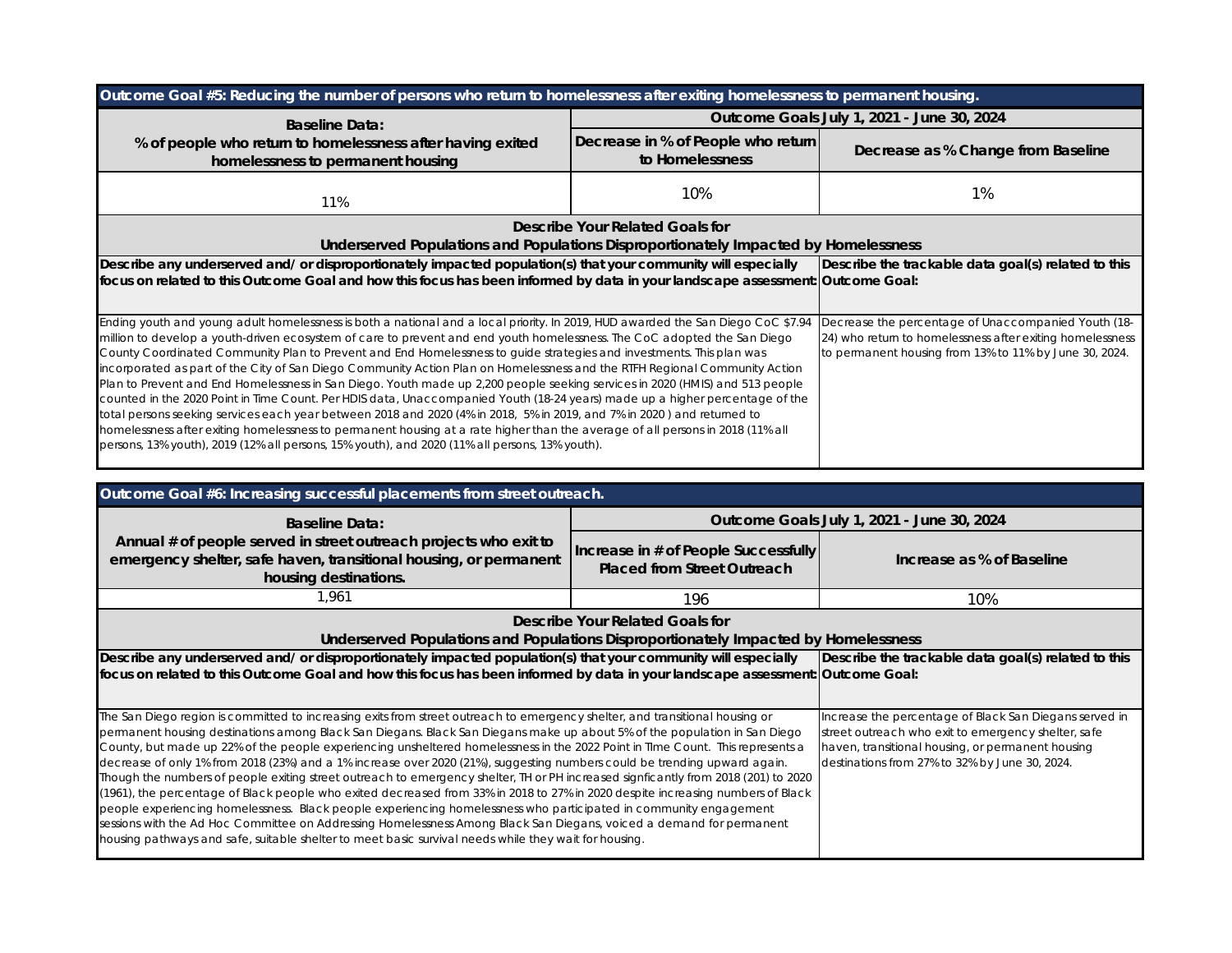| Table 5. Strategies to Achieve Outcome Goals                                                                                                                                                                                                                                                                                   |                                                                                                                                 |  |
|--------------------------------------------------------------------------------------------------------------------------------------------------------------------------------------------------------------------------------------------------------------------------------------------------------------------------------|---------------------------------------------------------------------------------------------------------------------------------|--|
| <b>Strategy</b>                                                                                                                                                                                                                                                                                                                | Performance Measure to Be Impacted<br>(Check all that apply)                                                                    |  |
| <b>Description</b>                                                                                                                                                                                                                                                                                                             |                                                                                                                                 |  |
|                                                                                                                                                                                                                                                                                                                                | $\Box$ 1. Reducing the number of persons experiencing homelessness.                                                             |  |
| Increase Access to Housing: Maximize use of existing rental stock by expanding<br>landlord incentives and the Flexible Housing Pool and implementing shared<br>housing strategies at a system level. Like many communities, San Diego is faced<br>with low vacancy rates and high housing costs, which make it challenging for | 2. Reducing the number of persons who become homeless for<br>the first time.                                                    |  |
| people experiencing homelessness to find rental units. The Flexible Housing Pool<br>has been an effective tool for working with landlords and securing units in<br>existing rental markets across San Diego County. The FHP will be expanded to                                                                                | 3. Increasing the number of people exiting homelessness into<br>⊡<br>permanent housing.                                         |  |
| increase the number of units for Veterans, youth, families, and older adults who<br>have rental subsidies. RTFH will also continue to support efforts with community<br>partners to build a shared housing system in San Diego.                                                                                                | $\boxed{\phantom{1}}$ 4. Reducing the length of time persons remain homeless.                                                   |  |
| Timeframe                                                                                                                                                                                                                                                                                                                      | 5. Reducing the number of persons who return to homelessness                                                                    |  |
| By June 30, 2024                                                                                                                                                                                                                                                                                                               | after exiting homelessness to permanent housing.                                                                                |  |
| <b>Entities with Lead Responsibilities</b>                                                                                                                                                                                                                                                                                     | $\boxdot$ 6. Increasing successful placements from street outreach.                                                             |  |
| Regional Task Force on Homelessness                                                                                                                                                                                                                                                                                            |                                                                                                                                 |  |
| <b>Measurable Targets</b>                                                                                                                                                                                                                                                                                                      | Focused on equity goals related to underserved populations and<br>populations disproportionately impacted by homelessness.<br>⊡ |  |
| Increase the number of units available through Brilliant Corners for Veterans,<br>youth, families and older adults. Shared housing targets to be determined<br>through an RFP process.                                                                                                                                         |                                                                                                                                 |  |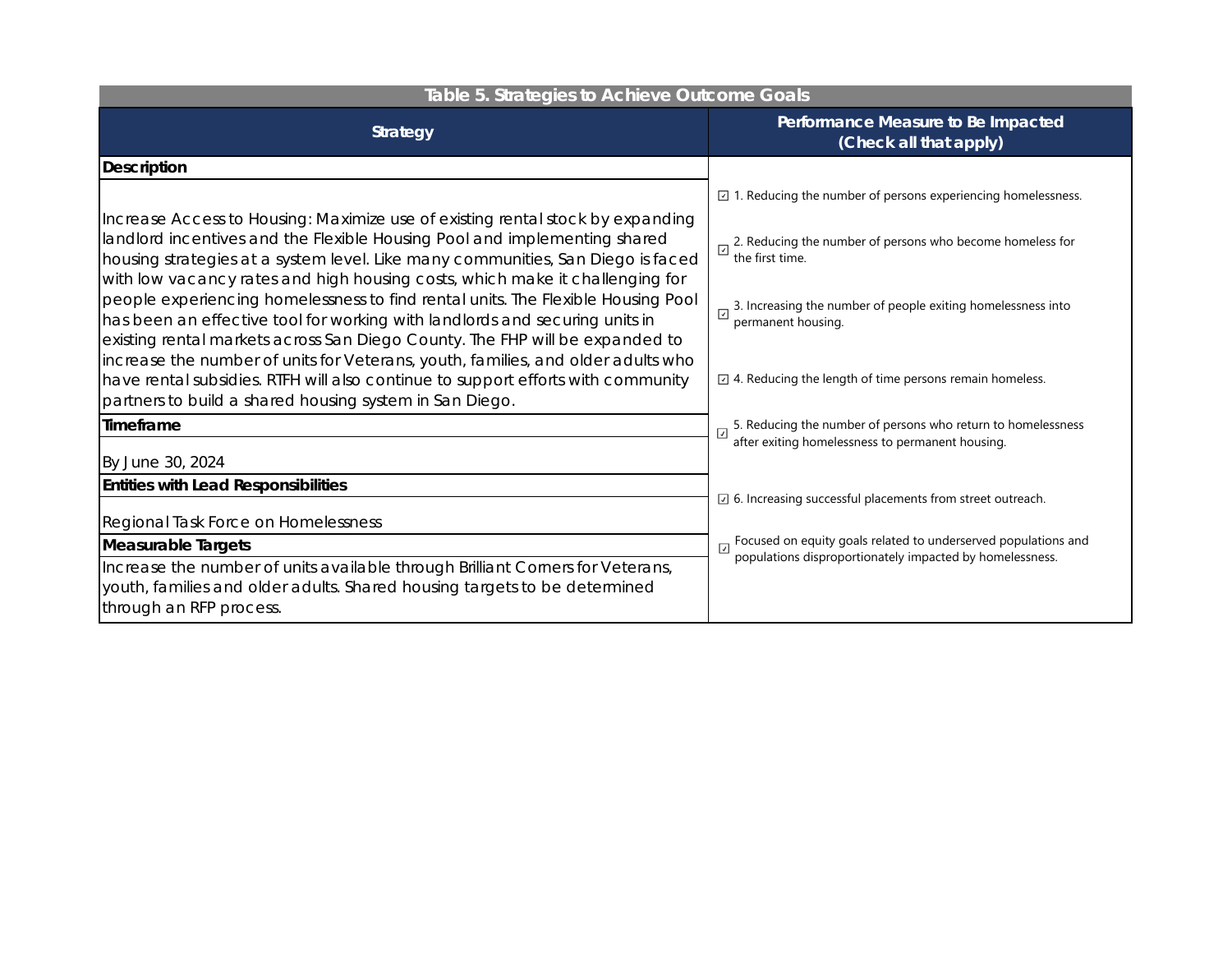| <b>Strategy</b>                                                                                                                                                                                                                                                                                                                                                                                                                                                                                                           | Performance Measure to Be Impacted<br>(Check all that apply)                                                                                                       |
|---------------------------------------------------------------------------------------------------------------------------------------------------------------------------------------------------------------------------------------------------------------------------------------------------------------------------------------------------------------------------------------------------------------------------------------------------------------------------------------------------------------------------|--------------------------------------------------------------------------------------------------------------------------------------------------------------------|
| <b>Description</b>                                                                                                                                                                                                                                                                                                                                                                                                                                                                                                        | $\Box$ 1. Reducing the number of persons experiencing homelessness.                                                                                                |
| Street Outreach: Build upon previous successes expanding non-law<br>enforcement housing-focused street outreach with case management to<br>navigate people to emergency shelter and housing. Train street outreach<br>workers in the CoC Street Outreach Standards to continue to move programs<br>from contact-based outreach to housing-focused outreach that is client-<br>centered and uses motivational interviewing and trauma-informed care.<br>Implement technology to enhance outreach coordination and document | 2. Reducing the number of persons who become homeless for<br>the first time.<br>3. Increasing the number of people exiting homelessness into<br>permanent housing. |
| where people are being engaged and the locations of encampments.<br>Investments will be made in areas of need within the county where existing<br>funding may be expiring and other revenue sources are unavailable.                                                                                                                                                                                                                                                                                                      | $\boxdot$ 4. Reducing the length of time persons remain homeless.                                                                                                  |
| Timeframe                                                                                                                                                                                                                                                                                                                                                                                                                                                                                                                 | 5. Reducing the number of persons who return to homelessness after exiting homelessness to permanent housing.                                                      |
| By June 30, 2024                                                                                                                                                                                                                                                                                                                                                                                                                                                                                                          |                                                                                                                                                                    |
| <b>Entities with Lead Responsibilities</b>                                                                                                                                                                                                                                                                                                                                                                                                                                                                                | $\Box$ 6. Increasing successful placements from street outreach.                                                                                                   |
| RTFH, City of San Diego, County of San Diego, providers<br><b>Measurable Targets</b>                                                                                                                                                                                                                                                                                                                                                                                                                                      | Focused on equity goals related to underserved populations and<br>populations disproportionately impacted by homelessness.<br>$\sqrt{2}$                           |
| The number of outreach workers to be funded will be determined after an<br>assessment of gaps in coverage across the county and an RFP process.                                                                                                                                                                                                                                                                                                                                                                           |                                                                                                                                                                    |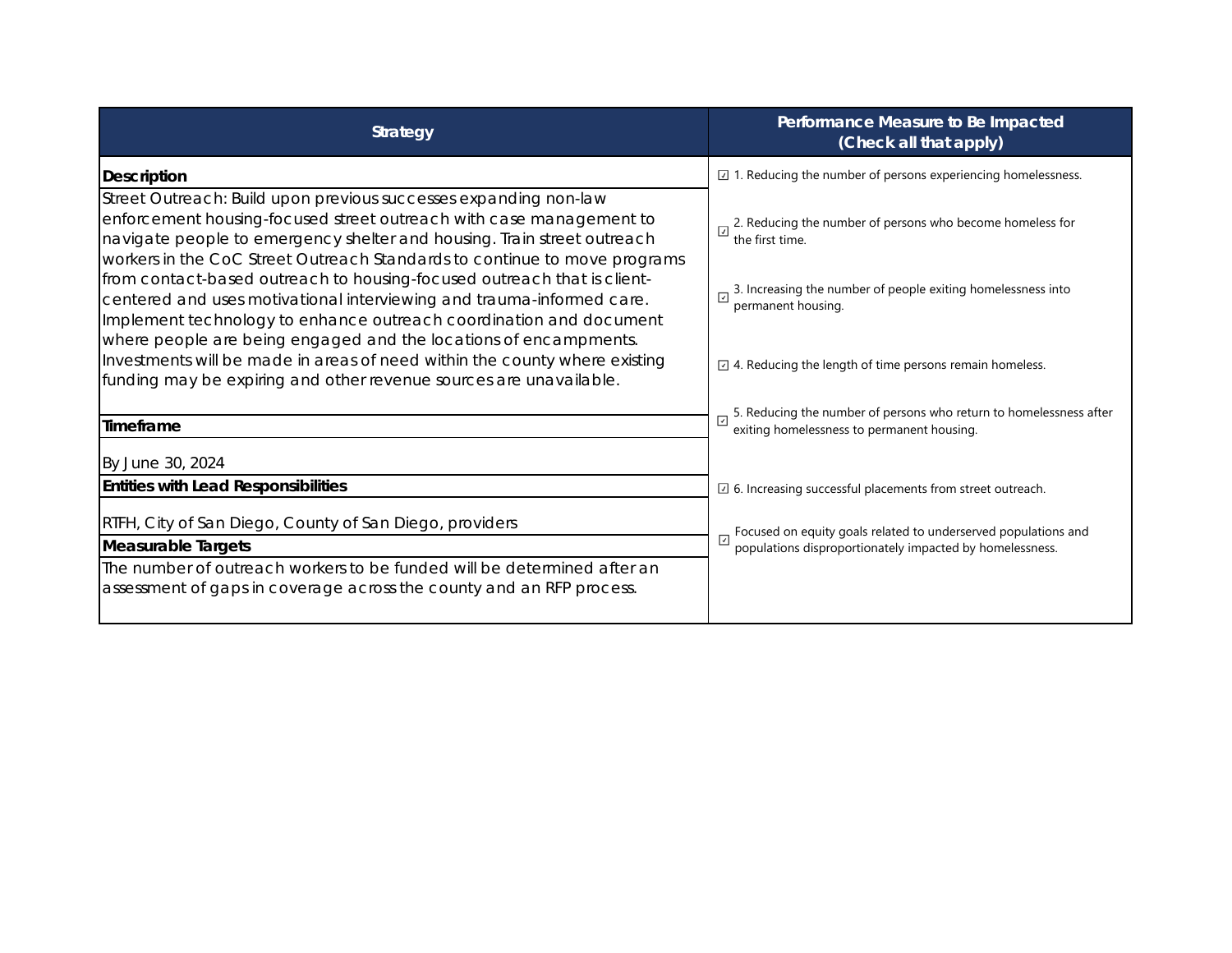| <b>Strategy</b>                                                                                                                                                                                                                                                                                                                                                                                                                                                                                                                                                       | Performance Measure to Be Impacted<br>(Check all that apply)                                                                                                       |
|-----------------------------------------------------------------------------------------------------------------------------------------------------------------------------------------------------------------------------------------------------------------------------------------------------------------------------------------------------------------------------------------------------------------------------------------------------------------------------------------------------------------------------------------------------------------------|--------------------------------------------------------------------------------------------------------------------------------------------------------------------|
| <b>Description</b>                                                                                                                                                                                                                                                                                                                                                                                                                                                                                                                                                    | $\boxed{2}$ 1. Reducing the number of persons experiencing homelessness.                                                                                           |
| Housing Retention and Tenancy Supports: Build system capacity to provide<br>housing retention and tenancy support services to prevent returns to<br>homelessness by people who have exited from homelessness to permanent<br>housing. Provide direct tenancy support services and/or training for providers to<br>support clients with housing location and completing applications and housing<br>retention services, including crisis intervention, health and safety visits,<br>independent living skills development, unit habitability inspections and resolving | 2. Reducing the number of persons who become homeless for<br>the first time.<br>3. Increasing the number of people exiting homelessness into<br>permanent housing. |
| disputes with landlords. May also include access to mainstream benefits and<br>health and behavioral health services, and connections to vocational and<br>educational resources.                                                                                                                                                                                                                                                                                                                                                                                     | $\Box$ 4. Reducing the length of time persons remain homeless.                                                                                                     |
| <b>Timeframe</b>                                                                                                                                                                                                                                                                                                                                                                                                                                                                                                                                                      | 5. Reducing the number of persons who return to homelessness after<br>exiting homelessness to permanent housing.                                                   |
| By June 30, 2024                                                                                                                                                                                                                                                                                                                                                                                                                                                                                                                                                      |                                                                                                                                                                    |
| <b>Entities with Lead Responsibilities</b>                                                                                                                                                                                                                                                                                                                                                                                                                                                                                                                            | $\Box$ 6. Increasing successful placements from street outreach.                                                                                                   |
| Regional Task Force on Homelessness, County of San Diego, City of San Diego<br><b>Measurable Targets</b>                                                                                                                                                                                                                                                                                                                                                                                                                                                              | $\Box$ Focused on equity goals related to underserved populations and populations disproportionately impacted by homelessness.                                     |
| Types of resources and number of positions to be supported to be determined<br>through an RFP process.                                                                                                                                                                                                                                                                                                                                                                                                                                                                |                                                                                                                                                                    |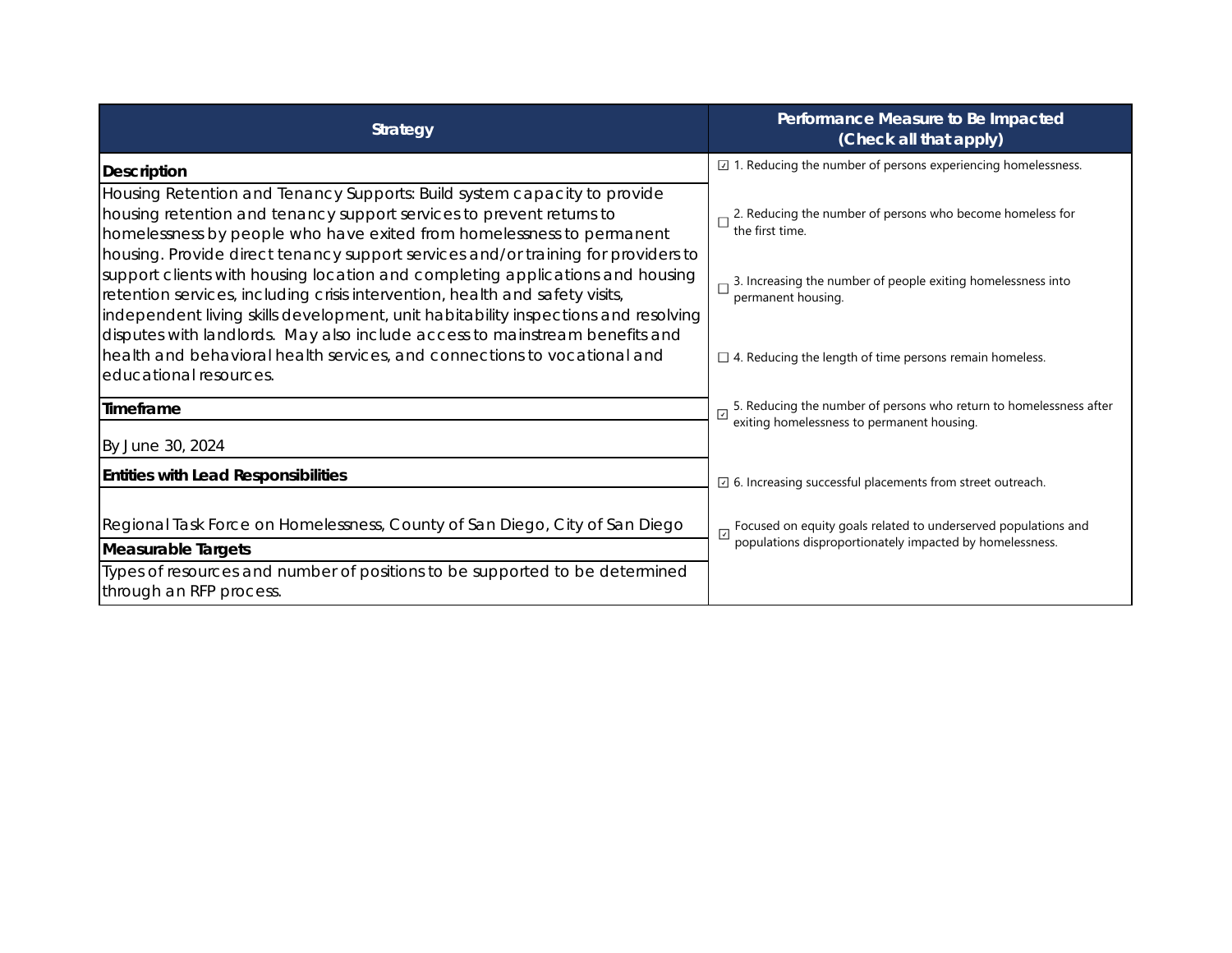| <b>Strategy</b>                                                                                                                                                                                                                                                                                                                      | Performance Measure to Be Impacted<br>(Check all that apply)                                                               |
|--------------------------------------------------------------------------------------------------------------------------------------------------------------------------------------------------------------------------------------------------------------------------------------------------------------------------------------|----------------------------------------------------------------------------------------------------------------------------|
| <b>Description</b>                                                                                                                                                                                                                                                                                                                   | $\Box$ 1. Reducing the number of persons experiencing homelessness.                                                        |
| Prevention and Diversion Services: Expand prevention and diversion activities to<br>help people who are at-risk of homelessness stabilize in housing. This can<br>include training to implement CoC standards for homeless prevention, conflict<br>resolution training, flexible funding to address urgent needs to avoid an episode | 2. Reducing the number of persons who become homeless for<br>⊡<br>the first time.                                          |
| of homelessness (resolution strategies), shallow subsidies to prevent returns to<br>homelesseness, or shared housing strategies. RTFH has strong policies and<br>procedures to support the use of flexible funds and in 2021, coordinated a series<br>of community trainings and developed a local toolkit to support shared housing | 3. Increasing the number of people exiting homelessness into<br>permanent housing.                                         |
| models.                                                                                                                                                                                                                                                                                                                              | $\Box$ 4. Reducing the length of time persons remain homeless.                                                             |
| Timeframe                                                                                                                                                                                                                                                                                                                            | 5. Reducing the number of persons who return to homelessness after exiting homelessness to permanent housing.              |
| By June 30, 2024<br><b>Entities with Lead Responsibilities</b>                                                                                                                                                                                                                                                                       | $\Box$ 6. Increasing successful placements from street outreach.                                                           |
| Regional Task Force on Homelessness, County of San Diego, City of San Diego<br><b>Measurable Targets</b>                                                                                                                                                                                                                             | Focused on equity goals related to underserved populations and<br>populations disproportionately impacted by homelessness. |
| The number of people to be served will be determined in an RFP process.                                                                                                                                                                                                                                                              |                                                                                                                            |
|                                                                                                                                                                                                                                                                                                                                      |                                                                                                                            |